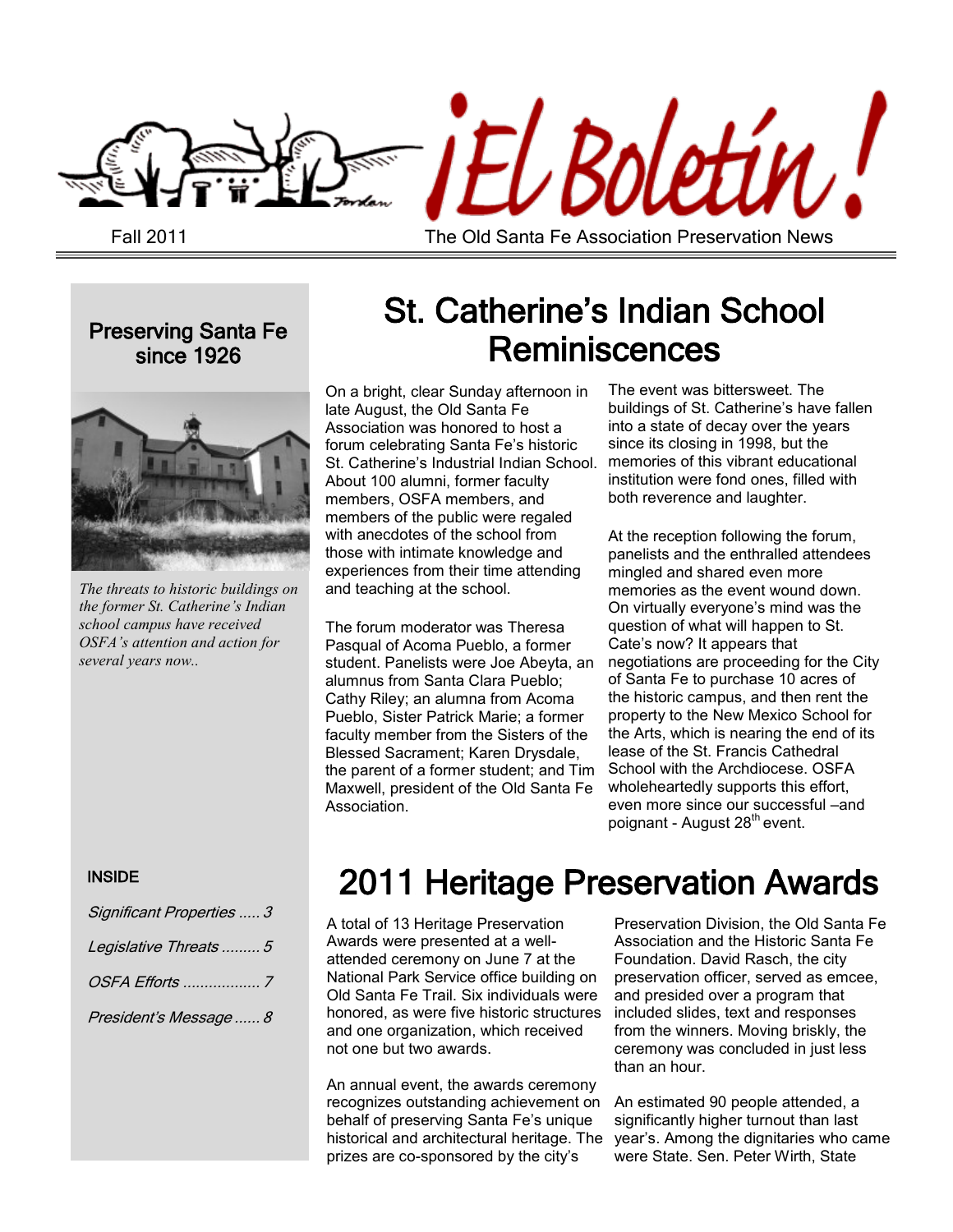

*It was a capacity crowd for the 2011 Heritage Preservation Awards.*



*The old hydroelectric plant on Upper Canyon Road received an Architectural Preservation Award.*



*Award winner, Karen Walker (right) enjoys the reception with Cynthia and John Kantner, and her grandson.*

#### *Heritage Awards (Continued from page 1)*

Rep. Brian Egolf, and former Santa Fe mayor Larry Delgado. City councilors included Patti Bushee, Chris Calvert, Rosemary Romero, and Rebecca Wurzburger, The audience almost filled a large meeting room of the Park Service building, which is historically significant in its own right and provided an appropriate setting for the occasion. Erected in 1937 by the federal Civilian Conservation Corps and the Works Progress Administration at the height of the Great Depression, the structure totals 24,000 square feet. Modeled to resemble a traditional Southwestern mission, it features adobe walls from 3 to 5 feet thick, massive buttresses, hand-hewn beams and lintels, canales, vigas, hammered-tin chandeliers, and hand-carved furniture of Spanish Colonial design.

Nine awards were presented by the city. They were:

The Architectural Preservation Award— Non-Residential was bestowed upon the Old Hydroelectric Plant at 1209 Upper Canyon Road. Built in 1894, the plant began generating electricity a year later by tapping into the flow of the Santa Fe River. It continued operations until the mid-1940s. For decades the property was neglected and deteriorated into a weedy dumping ground. Then the Canyon Neighborhood Association organized area homeowners in a rehabilitation effort, and the city, which owns the site, provided funds to restore the structure and turn the grounds into a park-like setting.

The Architectural Preservation Award— Residential went to the Gustave Baumann House at 409 Camino de las Animas. A prominent Santa Fe artist from the 1920s until his death in 1971, Baumann was noted for a whimsical outlook on life and art, and the adobe home he built in 1933 reflected it. Numerous touches—from small wood carvings to petroglyph-like images to scalloped cabinetry to a large room he made into a theater for performances of the marionettes he created—adorned the house, which was bought by the Historic Santa Fe Foundation in 2008.

Since then the foundation has been preserving and restoring the 1,800 square-foot structure, bringing it up to modern building codes and uses while keeping the new work indiscernible. The foundation plans to sell the house, with covenants to maintain its unique and historic nature.

The Sara Melton Award for sensitive maintenance and/or rehabilitation of a recognized historic structure was given to the San Miguel Mission at 401 Old Santa Fe Trail. The prize is named for the late Sara Melton, a tireless watchdog and worker in the cause of local preservation. Popularly called "The Oldest Church," San Miguel Mission may have been built as early as 1610 and has more or less been in use since its erection. In recent years the church has been deteriorating because of poor drainage, an antiquated roof, and an illadvised layer of cement applies to the walls in the 1950s. The owner now is St. Michael's High School, and in 2005 its board of directors appealed to the Santa Fe-based Cornerstones Community Partnerships, a non-profit organization that promotes preservation of adobe structures. Cornerstones took on the project, and a \$700,000 effort to restore the church was launched, including grants from Save America's Treasures and the National Endowment for the Arts, plus a great deal of sweat equity from St. Michael's students and other volunteers. Using only authentic adobe materials and methods, the project is scheduled to be completed in 2012.

Service Awards were presented to two people who have served on the city's Historic Design Review Board, Debbie Shapiro and Dan Featheringill, and to Janet McVickar, who has chaired Santa Fe's Archeological Review Committee.

Archaeology Awards went to journalist Paul Weideman, who has long written about such matters for The Santa Fe New Mexican, and to archeologist Ron Winters.

The Mayor's Award for Excellence went to the Historic Santa Fe Foundation "for 50 years of archeological conservation and stewardship." Founded in 1961 by *(Continued on page 9)*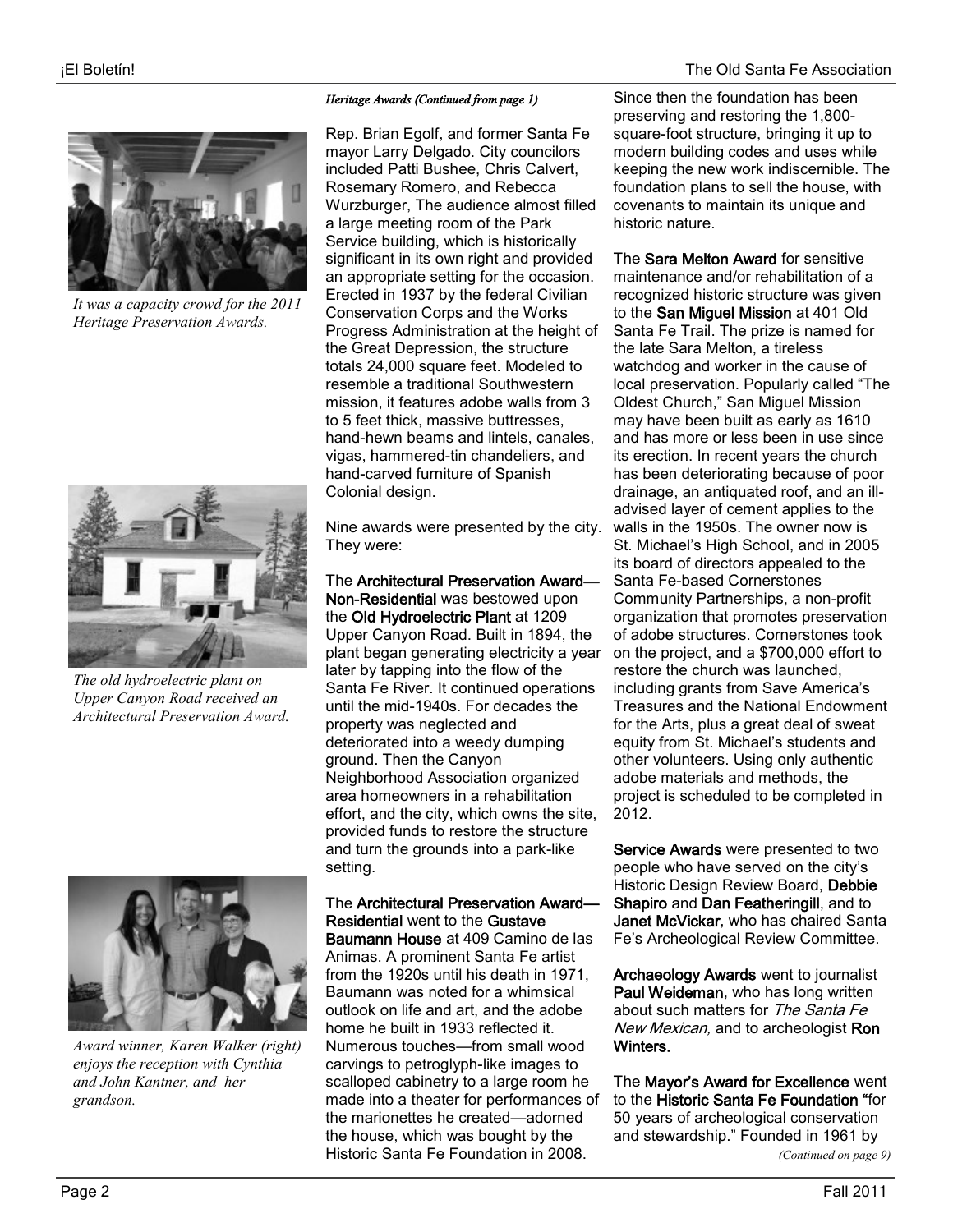### H-Board Designates Significant Historic Properties

Three special properties were recently selected by the Historic Design Review Board to receive the designation of "significant." This designation indicates an elevated level of architectural integrity, and often notes a site of cultural importance as well.

The National Park Service building at 1100 Old Santa Fe Trail was built of adobe by the Civilian Conservation Corps in the 1930s. It features stepped massing and a very pleasant inner courtyard. If an event is held there, be sure to attend!

Katherine Stinson Otero, the first woman to fly solo at night, designed the Sallie Wagner home off Camino de la Cruz Blanca. It is a sculpted adobe built Dr. John Kantner for Katherine Gay in 1928. Sallie Wagner, a Wide Ruins Trading Post proprietress, bought this home in 1954. She later placed 19.5 acres of this property in a conservation easement known as "Sallie's Hill."

Amelia Hollenback, the first woman to photograph a Hopi snake dance, persuaded John Gaw Meem to design an adobe home of pueblo proportions. It was built in 1932 on Camino San Acacio. Meem is the most luminous and well-known architect to have created edifices in Northern New Mexico.

All of these "significant" properties exhibit the highest degree of design integrity.

#### Who serves on your Historic Design Review Board?

Sharon Woods, Chair Cecilia Rios, Vice-Chair Karen Walker Frank Katz, esq. Christine Mather Rad Acton

We would love to see OSFA members attend meetings and comment on issues of interest.



The National Park Service Southwest Regional Office , an adobe office building built by the CCC in the 1930s, was recognized as a significant property by the city's H-Board.

## 2011 Legislative Session Saw Several Threats to Historic Preservation

The 2011 legislative session saw several challenges to historic preservation, but OSFA members joined other concerned citizens in successfully opposing the legislation. Legislative proposals went from reducing the powers and duties of the state's Cultural Properties Review Committee to making it almost impossible to list your home as a historic property. Some very effective, but misleading, public relations efforts by bill supporters even had legislators usually sympathetic to historic preservation behind the legislation.

One of the first bills to be heard was House Bill 48, which would have changed the Cultural Properties Review Committee (CPRC) into a policy-making board. Currently, by statute, the committee reviews and approves archaeological projects for professional

compliance, considers nominations to the state and national registers of historic properties, reviews and approves restoration and rehabilitation projects for tax credits, and considers approval of historic markers. HB 48 would have taken powers away from the board and put decisions into the hands of the State Historic Preservation Officer, an appointee who serves at the pleasure of the governor. The bill would have also eliminated the opportunity for public comment on projects, an issue with which tribes were very concerned. In the past few years, Tribes have spoken up in several cases involving archaeological permits, and they were there to speak against the bill. Board members Marilyn Bane and Mac Watson and OSFA president Tim Maxwell spoke against the bill and contacted legislators asking them to

Some very effective, but misleading, public relations efforts by bill supporters even had legislators usually sympathetic to historic preservation behind the legislation.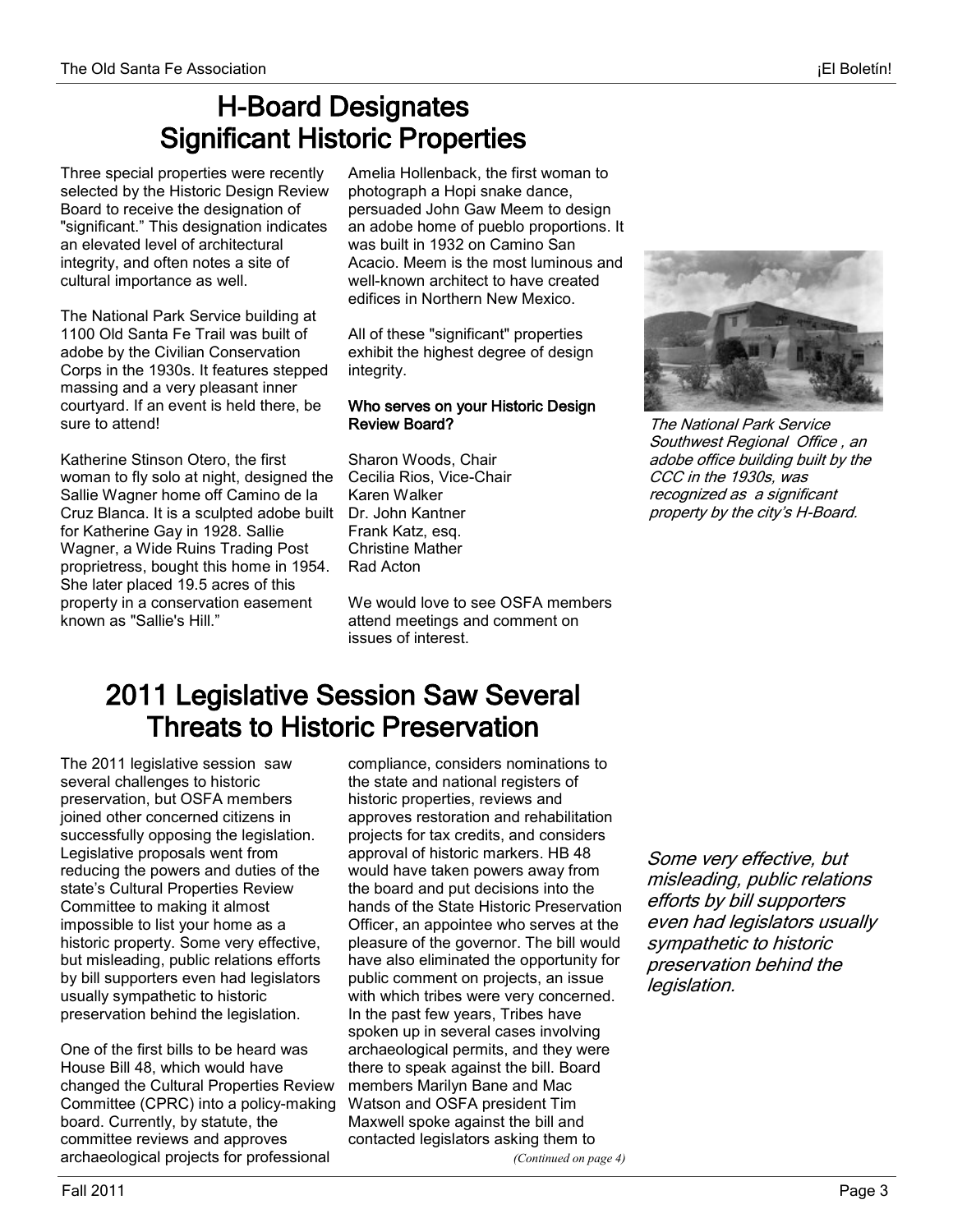### OSFA Board of **Directors**

Tim Maxwell, President 820-1299

Rad Acton, Vice President 983-5175

John Pen La Farge, Secretary 983-8377

Tom Spray, Treasurer 986-1531

#### **Directors**

Marilyn Bane Randall Bell Deanna Einspahr Richard Ellenberg C. Jill Grady Frank Katz Ann Lacy Maurice Lierz Bill Loeb Joanne McCarthy Richard McCord Wayne Nichols Brad Perkins Jane Petchesky Karen Walker Mac Watson

#### Ex-Officio

Eric Blinman, Ph.D. Department of Cultural Affairs

Stephen Post, Chair Historic Santa Fe Foundation

Elaine Bergman, Executive Director Historic Santa Fe Foundation



*Some of the Men in Black who fought against anti-preservation legislation.*

#### *Legislation (Continued from page 3)*

oppose it. Other OSFA board members wrote or called legislators and helped plan strategy. Ultimately, the bill died in committee.

Two companion measures, Senate Bill 421 and House Bill 422, were likely initiated by mining industry supporters in retaliation for the CPRC's listing of Mount Taylor, near Grants, as a Traditional Cultural Property. The industry saw the listing as an impediment to mineral exploration and seemed determined to prevent similar future designations. Creating a misperception that the listing of Mount Taylor negatively affected all property owners in the area, especially land grantees, the industry managed to get many legislators to back the bill. At its core, the bill required any homeowner or business owner to get the approval of subsurface mineral-rights owners for listing their home or business as a historic property or putting it in a historic district.

These two bills required incredible efforts to stop. They sailed through the first committee hearings, as legislators believed they were helping land grantees. However, a coalition of OSFA members, tribes, the New Mexico Heritage Preservation Alliance, the American Institute of Architects, and the National Trust for Historic Preservation worked hard to combat these bills. Many of our friends sent e-mails and made phone calls. Santa Fe's Historic Design Review Board sent a letter to legislators opposing the bill. In the end, both bills died in committee. Some other bills would have also had a detrimental effect on preservation, but those, too, died. Several people directly involved in historic preservation for decades said that they had never seen so much legislation that had a negative impact on preservation. The important position of State Historic Preservation Officer has also been unfilled for more than a year. We'll all have to be vigilant in this new atmosphere of antipreservation sentiment.



## National Trust for Historic Preservation Gives Award to New Mexico's "Men in Black"

moniker came from, since women were also involved, but someone in the preservation community began using the name to refer to individuals who kept showing up at legislative hearings in New Mexico to oppose antipreservation bills. Recently, the National Trust gave its Chafee Award for Outstanding Achievement in Public Policy to this group of preservationists who wish to remain anonymous. The awardees, whose group has no official name, were recognized for their efforts in stopping legislation detrimental to preservation. They anticipate more battles in the upcoming session.

One can track down the names of the award recipients, but the group felt that

No one is sure where the "Men in Black" so many people had helped combat bad bills in the last legislative session that it wasn't quite right for only a few to get credit. However, the National Trust wanted names. The unofficial "Defenders of New Mexico Heritage" includes two OSFA board members, several pueblo governors, other tribal leaders, attorneys, and longtime New Mexico preservationists.

> The award honors John H. Chafee, former Rhode Island governor and Senator, and a longtime champion in advancing public preservation policy.

"Men in Black" was a popular 1990s movie about a small group of men who defend Earth after aliens threaten to blow it up.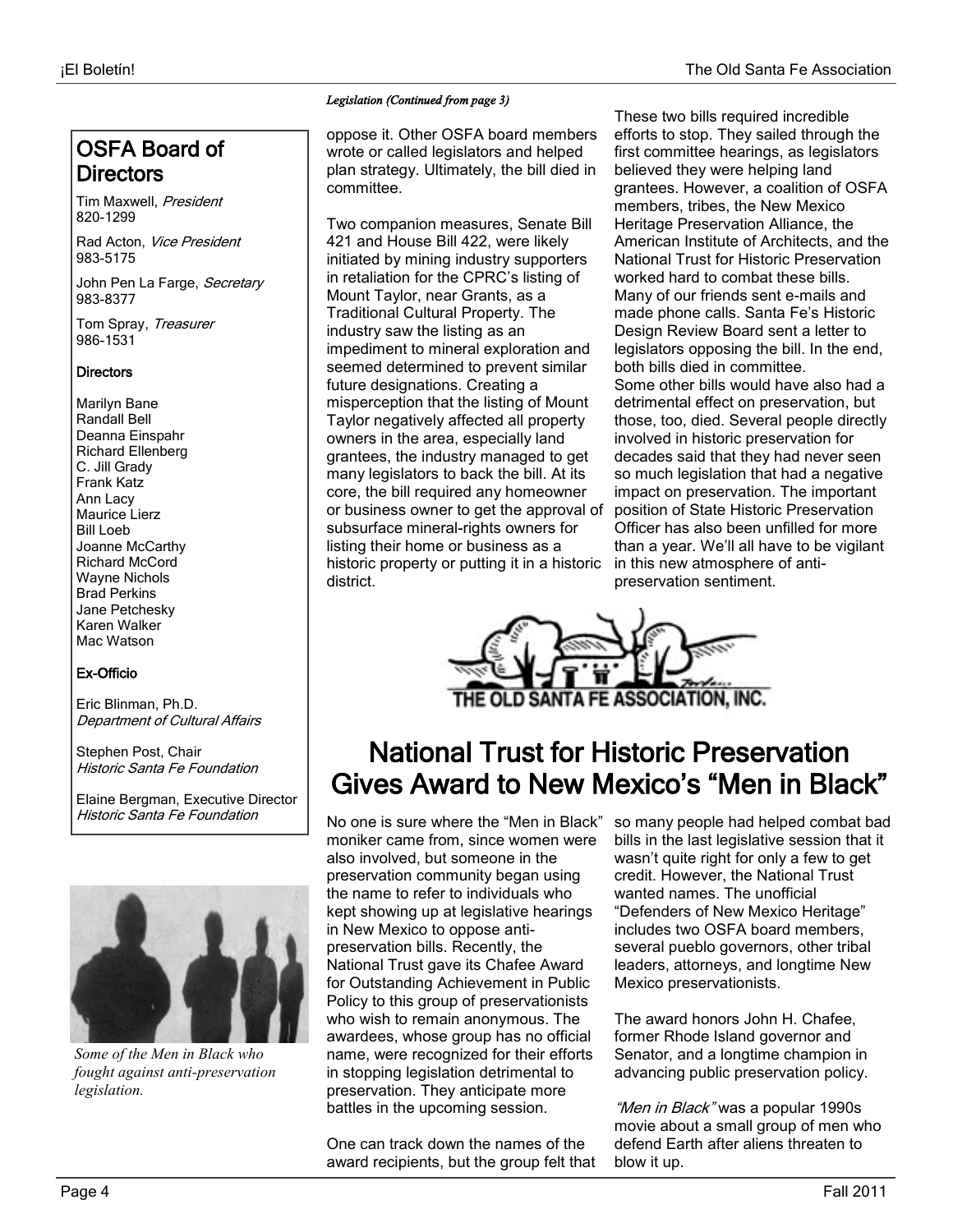

**ASSOCIATION** THE OLD SANTA FE

#### LIFETIME MEMBERS

Dan and Terri Guy Kathleen Howard Norma Lumpkins Mr. and Mrs. Mort McGinley David Rasch Karen Walker Sharon Woods T, T and G Family

#### BENEFACTORS

Anthony Alofsin, AIA William Cowles David W. Douglas C. Jill Grady Ted and Betsy Rogers Mr. and Mrs. Fenton Talbott Mac and Kristin Watson Nancy Meem Wirth

#### LEADERS

Tom Appelquist James B. Baker Nancy A. Baker Marilyn Bane Carl Boaz Mrs. Elspeth G. Bobbs Phillip and Eleanor Bove Elizabeth Pettus Mr. and Mrs. Thomas B. Catron III Honey and Peter Chapin Robert T. Coffland Edward and Mary Jean Cook Richard and Virginia Ellenberg Frank and Eleanor Evans Jack and Jean Frazier Christy and Ezra Hubbard Consuelo Bokum and Frank Katz Raphael J. LaBauve Frank A. Ladd Bill Loeb Michelle and Richard Martinez Joanne McCarthy Charles C. Newman William and Elizabeth Overstreet Brad and Mary Perkins Donna and Paul Plunket Jacqueline and Richard Schmeal Tom Spray Kristin and Mac Watson Nancy Meem Wirth

#### PATRONS

Keith Anderson and Barbara Lenssen Patricia Antich Boni Armijo Alexander Bainbridge Harriett and Harris Barber John O. and Betty Baxter Randall Bell Jean L. Bergeron Donald and Jocelyn Blair Eric Blinman Ellen Bradbury and Ed Reid Deborah Bristow Caroline Burnett John Catron and Laurie Archer David and Katherine Chase Jane Chermayeff Philip Crump and Beverley Spears Margaret Detwiler Ruth H. Dillingham Nancy Dimit Pam and Jim Downey James H. Duncan, Sr. Kristan Dunavasques Ellen and Bill DuPuy Eric Enfield Gail Factor Patricia J. Feather Glenn and Patricia Ferguson Barbara Fix Joe and Beverly Forsman Rebecca Frenkel Walter and Kathryn Ganz C. Jill Grady Wendell and Harriett Harris Lynn Thompson Hoffman Victoria Jacobson Betty Caldwell and Norma Kearby, MD Raymond and Betty Kersting Shirley Kircher Nancy and Jack Lacy Margot Ladwig Maurice and Virginia Lierz Ashley and Paul Margetson David Matthews Richard McCord Mike McGonagle and Gwendolyn Dunaway Susan McGreevy David E. McNeel Charles and Edwina Milner Rosemary and Bernie Minard Teresa O. Monahan Ross Mosteller and Karen Heldmeyer Robert and Townley Neill Teresa Neptune

Clyde and Martha Nichols Matthew O'Reilly John Ortiz Joann and Gifford Phillips Henry and Peggy Pick Sam and Diane Pick Arlene B. Post Deborah and Earl Potter Donna Quasthoff Lissa Reidl and Orlando Leibovitz Kathleen and Robert Reidy Vel Richey-Rankin Sally Romig Eve and Fred Simon Dr. Charles H. and Ann Smith Roy and Lori Snable Jim and Georgia Snead Michael and Esther Sutin Don Van Soelen Stephen and Suzanne Watkins Marta Weigle Bob and Margaret Werner Truel and Joan West

#### VALUED MEMBERS

Lorin Abbey Shirl C. Abbey A. Samuel Adelo Shirley Anderson Ellen and Drew Bacigalupa Joan Baker Fran Barkmann Leslie Avril Barnard Marissa Barrett Nancy and John Bartlit Charles and Marilyn Batts Robert Baustian Lisa and F. Gregg Bemis Blaire Bennett Sarah Bennett Elaine Bergman Jean Berinati Sallie Bingham Joyce Blalock Kit Blackwood Harold and Norma Brown Lowell and Shirley Brown Lynn Brown Amy Bunting Tish Butler Patricia Carlton Kathryn G. Chester Willard Chilcott Lexy and Patrick Clement Joan Blythe and John Clubbe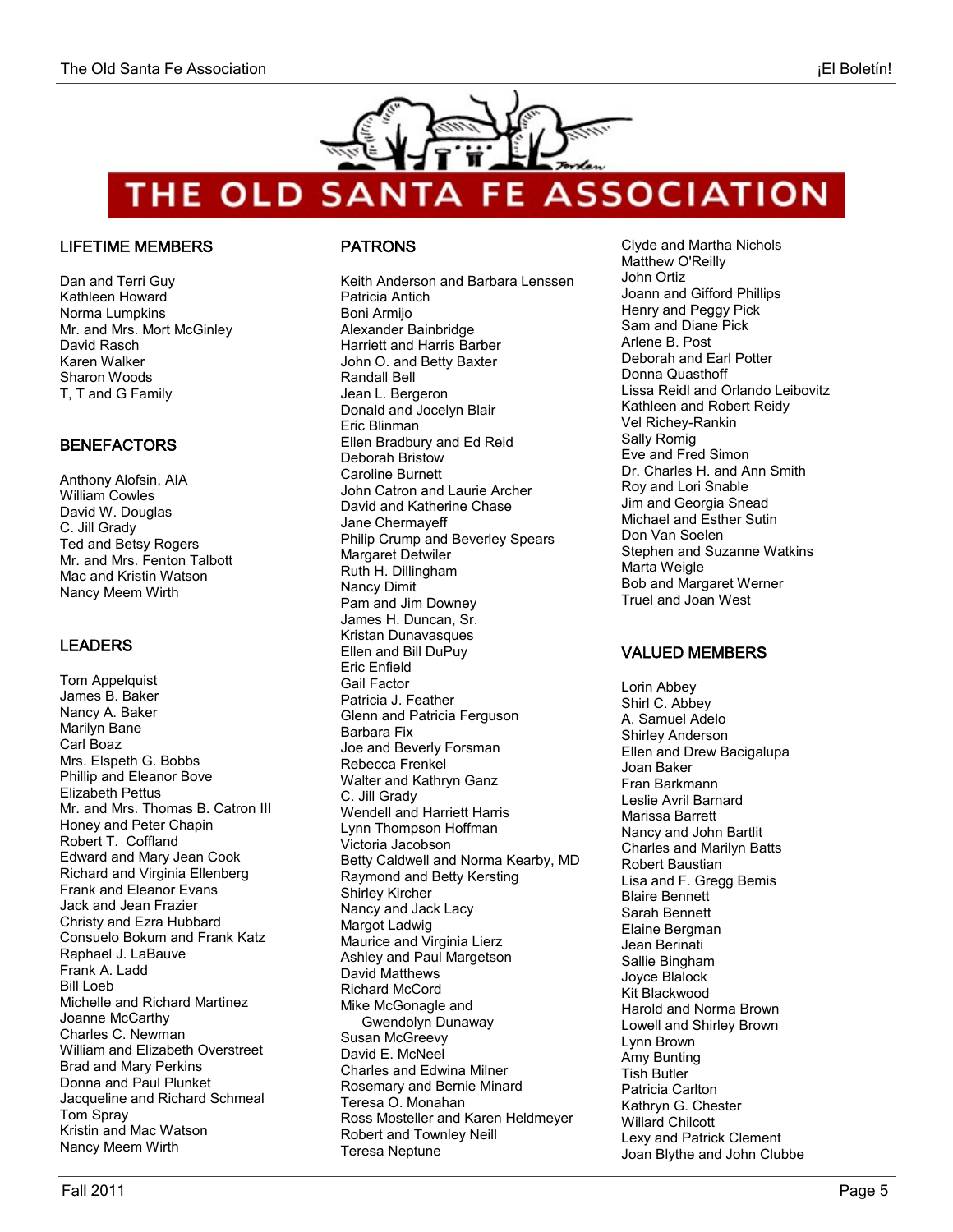Blair and Bill Cooper Lane Coulter and Jan Brooks Charlotte Culberg Nancy Dahl Mr. and Mrs. William Dales Georgia K. Davis Shirley Ross Davis Nicole de Jurenev Volker and Josette de la Harpe Rose Lou de Windt Walter M. Drew Brooke Dulaney Albert and Connie Durand Brian and Kelly Egolf Deanna Einspahr and Rick Martinez Eleanor Eisenmenger Mary Lou Falion James C. Faris Mr. and Mrs. William Field Andrea Fisher Joan M. Fox Elizabeth Fuller LaFayette Funk Jr. Jose Garcia Roque C. Garcia Jane Gaziano Jim and Kathy Gentry Sheila Gershen Gerie Gore Helen Graham Mary and Todd Granzow Robin Gray Teresa O. and John Greenfield Richard C. Gross Siegfried Halus Jim Harrington Leon and Rosalie Heller Harriet Heltman Margaret A. Henkels Susan C. Herter Pierre Hirano Stanton H. Hirsch David Hultin Peggy F. Humphreys Bill and Cheryl Jamison Claudia Jessup and Jonathan Richards Chester H. Johnson Susan Herbert Jones Louann C. Jordan Suhail and Ruta Jundi John Kantner Daniel T. Kelly, Jr. Stephen and Iris Klimczuk Bernie and Ethel Kolbor Joyce C. Krause Anne Kunz John Pen La Farge Ann Lacy Steve Reed and Carolyn Lamb Stanford and Phyllis Lehmberg Louise Leopold Anne Lewis Signe Lindell Tim Lopez Sandra MacGillivray Loren and Margaret Mall

Jerry Martin John Mattson and Stephanie Greene Susan Mayer Patricia F. McCulloch Gillian W. McHugh Matthew McQueen Bertha M. Medina Mrs. Barbara T. Meem Thomas Merlan and Frances Levine Betsy Millard Dwight Miller Ellen Miller Shirley and Tom Minett Tom L. Moore Julia S. Nathanson Wayne Nichols Corina Nolting Sarah L. Oakes John Otter Reggie Cox and Shirley Pearson Carmen G. Pert Susan Phillips Genevieve Regas Susan Phillips Reynolds Fred Richey-Rankin Cecelia Rios Alex Rochelle Rosemary Romero Frederick Rowe William and Barbara Rugg Donna and John Rust Sibyl and Robert Saam Gail Samota Lisa Samuel Bill and Sue Sauter Karen Ushman and Peter Schanck Mr. and Mrs. J.P. Schaumberg Dale and Donna Schrage John and Merry Schroeder Doug Schwartz Richard W. and Judith Sellars Marty Sewell Brian Skeele Rick and Layne Vickers Smith Lois Snyderman Gail P. Somota Snyder Spencer Michael and Anita Stevenson Louise L. Stuto Corinne P. Sze Emily L. Tefft Waite Thompson Bruce Throne Graciela Tome Carolyn and Walter Trela Michael and Jane Trusty Darlene Velicki Sally Ventres Sarah Ventres Alfred J. Walker Patrick Walker Johnette J. Ward Mike and Alexandra Ward Stephen and Suzanne Watkins Helen and Martin Weiss Debra Weissman and Laurel Knowles Elizabeth B. West

George and Peggy Wessler Stephen Westheimer and Candace Kara Dulcenia Wilder Ted Williams Laura F. Wilson Charles and Linda Winston Jan Wisniewski and Jane Farrar Gary Wolff Annie and Phil Yarick William and Nancy Zeckendorf

#### **BUSINESSES**

Acton Architecture and Planning Altura Communications Anabel and John Konwiser Architectural Alliance Inc. Barker Management LTD Building Ventures Unlimited Camera Shop of Santa Fe Canyon Neighborhood Association Cassutt Hays & Friedman Circle Jewel Property LLC Conron & Woods Architects Coronado Paint & Decorating Crocker Ltd. Dressman's Gifts Fabu-Wall-Ous Solutions, LLC Feather & Gill Design First National Bank of Santa Fe Jeff Fornaciari Hobler & Garrity Hokanson Capital Mgmt, Inc. John T. Midyette III Karen Walker Real Estate Kokopelli Property Management La Nueva Casa Solana La Vereda Compound Homeowners Assn. Leonard Katz The Management Group/Todd Davis Mary Anne and Al Sanborn Melanie Peters & Associates Monroe Gallery New Mexico Bank & Trust Payson-Denney Architects The Piñon Group Pranzo Italian Grill Quiet Title Co LLC River Associates LLC Santa Fe School of Cooking Signe M. Bergman Suby Bowden & Assoc, LLC Tigges Planning Consultants Inc Tony Ivey & Associates Veneklasen Property Management Victor Johnson Architects Watson Conserves Western Equities Inc. Zago Papers Zephyr Clothing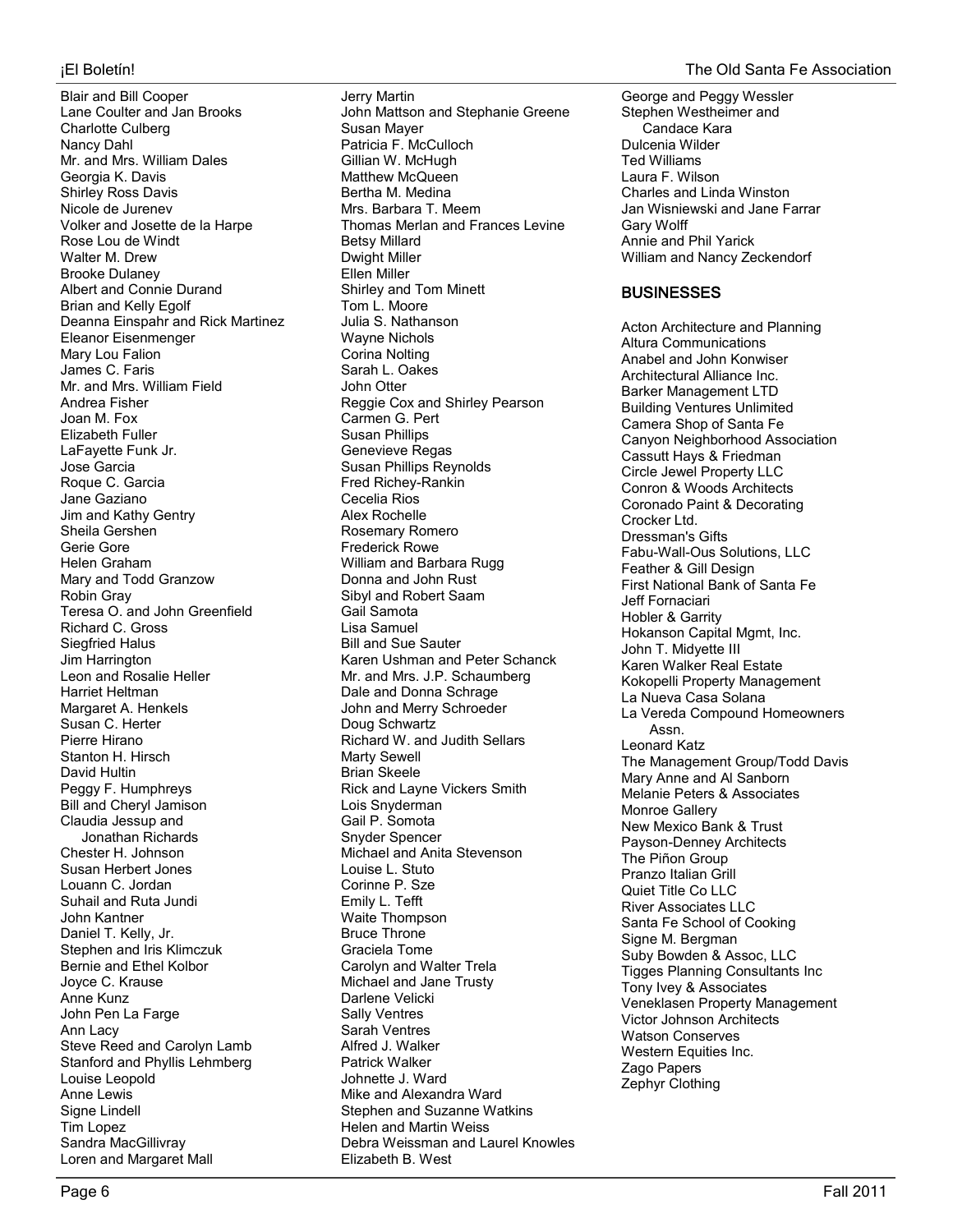## OSFA Efforts in 2011

#### January

- OSFA contacts City Hall regarding our concerns over the lack of maintenance that threatens landmarked buildings on the former St. Catherine's Indian School campus.
- OSFA opposes a legislative bill that would limit the powers and duties of the state's Cultural Properties Review Committee.

#### February

- OSFA board members are invited by Mayor Coss to help plan the future look of a long segment of Alameda Street and its integration with the Santa Fe River.
- OSFA nominates St. Catherine's Indian School as one of New Mexico's Most Endangered Places on the list of the New Mexico Heritage Preservation Alliance.
- OSFA opposes several legislative bills that include combining the state Department of Cultural Affairs with the Tourism Department or would allow subsurface mineral rights owners to nullify requests for historic property listings.

#### **March**

- OSFA opposes owner's request to the Historic Design Review Board to demolish landmarked buildings on the former St. Catherine's Indian School campus.
- OSFA asks City Hall to enforce its "demolition by neglect" ordinance in the case of unmaintained landmarked buildings on the campus.

#### April

- OSFA is invited to participate in planning of new state office building near the Capitol.
- OSFA meets with St. Catherine's Neighborhood Association to discuss shared concerns over the future of the former school campus.

#### May

- OSFA co-sponsors the annual Heritage Preservation Awards ceremony along with the Historic Santa Fe Foundation and the City of Santa Fe.
- OSFA meets with Mayor Coss to discuss the need for more support for the city's historic preservation division.

#### June

- OSFA testifies before the State Cultural Properties Review Committee on the need to designate the former St. Catherine's Indian School campus as a historic district.
- OSFA invites city Land Use director, Matt O'Reilly, to speak to the board and have a Q and A about current issues at City Hall.

#### July

OSFA continues efforts to prevent demolition of buildings at the former St. Catherine's Indian School.

#### August

- OSFA asks city council to deny the appeal from the current owner to demolish historic homes at the former St. Catherine's Indian School.
- OSFA hears from the City of Santa Fe Long Range Planning Division on possible future changes to St. Michael's Drive. OSFA writes a letter of support to HUD.

#### September

OSFA expresses concerns to Historic Design Review Board over proposed addition to historic house on De Vargas Street. The board postpones action.

*(Continued on page 8)*

OSFA was concerned about lack of maintenance that threatened historic buildings on the old St. Catherine's Indian School campus.

OSFA cosponsors the annual Heritage Preservation Awards along with the City of Santa Fe and the Historic Santa Fe Foundation.

The OSFA board had presentations from City Land Use Director, Matt O'Reilly, and Long Range Planning Division Director, Reed Liming.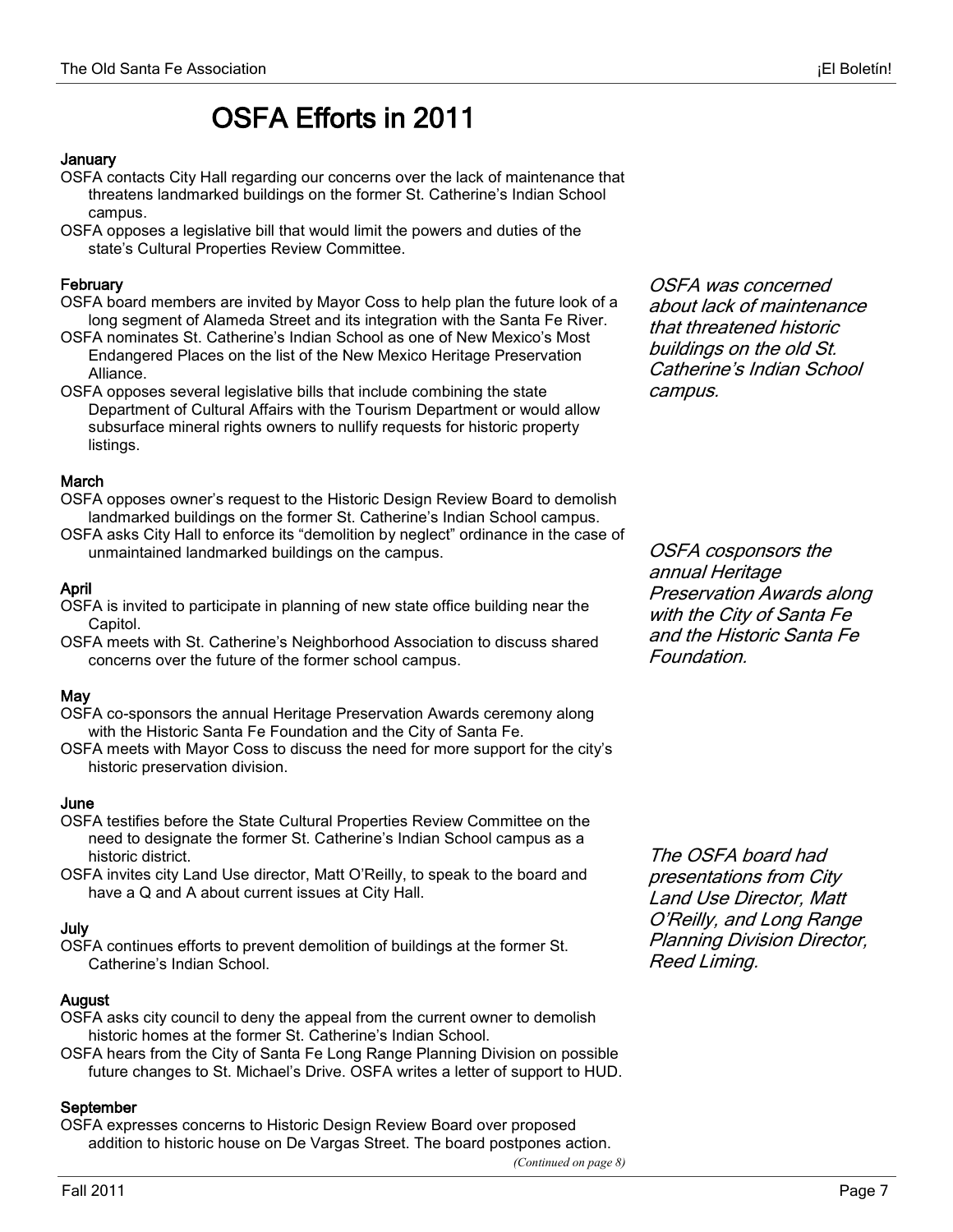After objecting to

applications to demolish former residences at St. Catherine's Indian School,

OSFA objects to the residences being moved. *OSFA Efforts (Continued from page 7)* 

#### October

- OSFA asks the Historic Design Review Board to deny a request to move three houses on the former St. Catherine's campus to a new location. The board postpones a decision.
- OSFA meets with interim State Historic Preservation Officer to discuss possible protections for the former St. Catherine's Indian School buildings.

# Message From the President

Events surrounding the former St. Catherine's Industrial Indian School occupied much of OSFA's attention this past year. Founded in 1887 by the recently sainted Katherine Drexel, its historic buildings have quietly dominated the ridge east of the Santa Fe National Cemetery. Though a large campus, the school sits unobtrusively unless one stops and looks carefully. It blends in well with both the natural landscape and the built environment.

The school closed in 1998, leaving a legacy of tribal leaders, educators, scholars and artists. Not only did Native Americans attend the school but also local youth who became prominent citizens. One recently was awarded the Congressional Medal of Honor. The campus also is the last Indian school in the West that retains all of its buildings.

The main building, pictured on the front page of this newsletter, is one of the largest adobe structures in New Mexico. The building also houses the mural "Our Lady of Guadalupe of the Americas," an authentic fresco by noted muralist Edward O'Brien, who formally trained in the style in the 1930s, and was inspired by works he saw at the Basilica in Mexico City.

Both the City of Santa Fe and the State of New Mexico have recognized the importance of the St. Catherine's campus. It is a city landmark and a

state historic district.

The current owner wishes to sell a portion of the property to the National Cemetery Administration in order to expand the adjacent National Cemetery. At least three of the historic buildings, former residences, would be affected by the owner's proposal. More might also be impacted if the owner can sell 13 of the campus's18 acres as he intends.

OSFA has been very concerned about the future of the former St. Catherine's campus. OSFA is not adamantly against all changes to the campus. Demolition of portions might even be appropriate. But OSFA is pushing hard for public review of any future plans for the property before the city approves major changes.

OSFA has been to every public meeting held on the subject of St. Catherine's since 2006 and supports efforts by the New Mexico School for the Arts to occupy the facility. We hope that the next year will see a successful resolution to the future of St. Catherine's.

Yours,

raan

Tim Maxwell

## PLEASE TAKE TIME TO RENEW!

OSFA is working hard to protect the things about Santa Fe that we all care about, but we need your support. The mailing label indicates the most recent year of your membership.

The school closed in 1999, leaving a legacy of Tribal leaders, educators, scholars and artists. Not only did Native Americans attend the school but also local youth who became prominent citizens; one being a Congressional Medal of Honor recipient.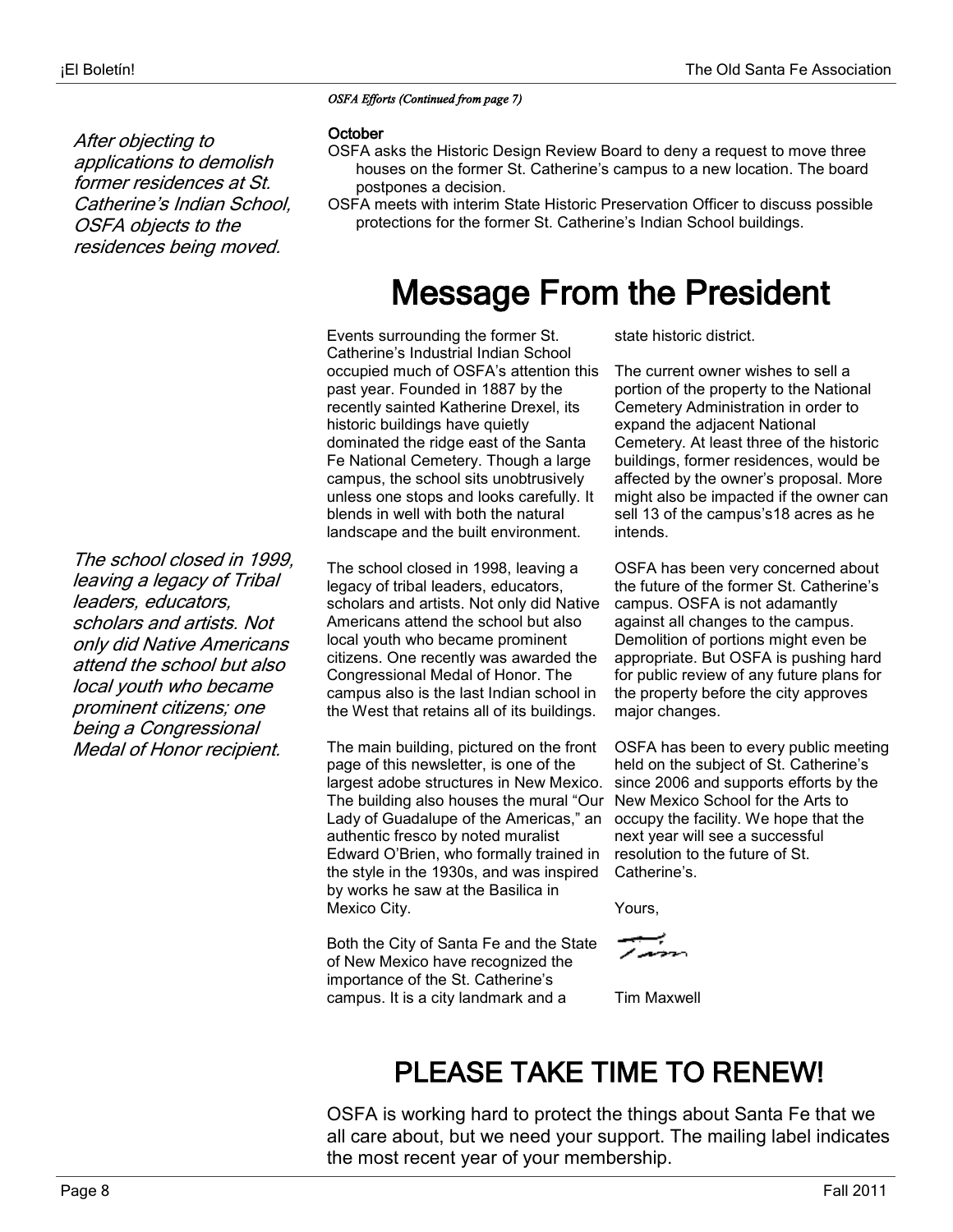#### The Old Santa Fe Association ¡El Boletín!

#### *Awards (Continued from page 2)*

a who's-who collection of Santa Fe artists, writers, doctors, lawyers, business owners and neighbors, the foundation states its mission as: "to own, preserve and protect historic properties." Currently the foundation owns and administers nine such properties. Shortly after it was established, the foundation initiated a registry program for plaque-ing structures "worthy of preservation," and now more than 80 places have acquired that designation. Each year, usually on Mother's Day, HSFF offers a public tour of some properties.

In addition to being honored at the ceremony, the Historic Santa Fe Foundation bestowed an award of its own. It went to the Olive Rush House at 630 Canyon Road. Olive Rush, born a Quaker, is recognized as the first professional female artist to settle in Santa Fe, where she moved in 1920 after first visiting in1914. When arriving, she stayed in the guesthouse of her artist friend Gustave Baumann, also noted in the awards program. She bought a 700-square-foot farmhouse watered by the Acequia Madre, and expanded it to about 1,000 square feet, which served as her residence and studio. Upon her death in 1966 the property was bequeathed to the Santa Fe Friends Meeting, which has meticulously maintained the site. Among few modifications was to add handicapped access, not visible from the street, in 2002. The house has been shown on the HSFF tour.

To complete the program, the Old Santa Fe Association gave three awards.

One was OSFA's own separate Sara Melton Award, to honor the same stalwart preservationist champion, a decades-long member of the organization's board. The winner was Realtor Karen Walker, a former OSFA president, a current member of the Historic Design Review Board, and a devotee of historic integrity and preservation. The award citation declared her "one who honors the character of our beloved city with passion, persistence, intelligence and commitment in the finest community spirit exemplified by Sara Melton." A

close personal friend of Melton, Walker invoked their bond in her acceptance remarks. Among those present to appreciate her tribute was one of Melton's daughters,

OSFA's Community Service Award went to the Lensic Performing Arts Center at 211 W. San Francisco St. By far Santa's most majestic theater, the Lensic celebrated its grand opening in June 1931, making it now 80 years old. Built by the Salmon and Greer families and "dedicated to the people of Santa Fe," the Lensic was architecturally influenced by the style of the Moorish/Spanish Renaissance. Its unusual name is an acronym of the names of founder Nathan Salmon's six grandchildren: Lila, Elias, Nathan, Sara, Irene and Charles. It thrived as a venue for movies and live performances through the 1970s, but as times moved on it slipped into decline. In 1999 it closed altogether. Then a massive \$9 million renovation project was launched to recast and redefine it as the Lensic Performing Arts Center. In 2001 it reopened as a non-profit enterprise, and has served as a yearround multi-purpose facility for the past 10 years. The award citation commended the center "for inspirational reuse of a Santa Fe landmark and its emphasis on community events, education and outreach, as well as concerts, discussions, and readings from local and international musicians, artists, writers and commentators." Present to accept the award was Lensic executive director Robert Martin.

OSFA's Community Service Award brought an encore honor for the Historic Santa Fe Foundation, "for its efforts to preserve and protect Santa Fe's historic buildings; for its role in training and education; and its concern for preserving the community traditions and histories of Santa Feans."

At the conclusion of the ceremony, the audience moved outside to the portal opening onto the Park Service building's large central patio. There the crowd enjoyed drinks and hors d'ouevres, and breathed the smoky air caused by various forest fires. At least the hazy atmosphere resulted in a spectacular blood-red sunset.

### MAYOR AND CITY COUNCIL

| Mayor David Coss                                             | 670-5392             |
|--------------------------------------------------------------|----------------------|
| District 1<br>Patti Bushee<br>Chris Calvert                  | 982-1270<br>913-0359 |
| District 2<br>Rosemary Romero<br>Rebecca Wurzburger          | 982-9805<br>982-6351 |
| District 3<br>Miquel Chavez<br>Carmichael Dominguez 231-2052 | 984-8125             |
| District 4<br><b>Matthew Ortiz</b><br>Ron Trujillo           | 231-2592<br>795-1052 |

### SANTA FE COUNTY **COMMISSIONERS**

Daniel "Danny" Mayfield Commissioner, District 1 (505) 986-6200 dmayfield@co.santa-fe.nm.us

Virginia Vigil Chair, Board of County **Commissioners** Commissioner, District 2 (505) 995-2755 vvigil@co.santa-fe.nm.us

Robert A. Anaya Commissioner, District 3 (505) 986-6200 ranaya@co.santa-fe.nm.us

Kathy Holian Commissioner, District 4 986-6200 kholian@santafecounty.org

Liz Stefanics Commissioner, District 5 986-6210 lstefanics@co.santa-fe.nm.us